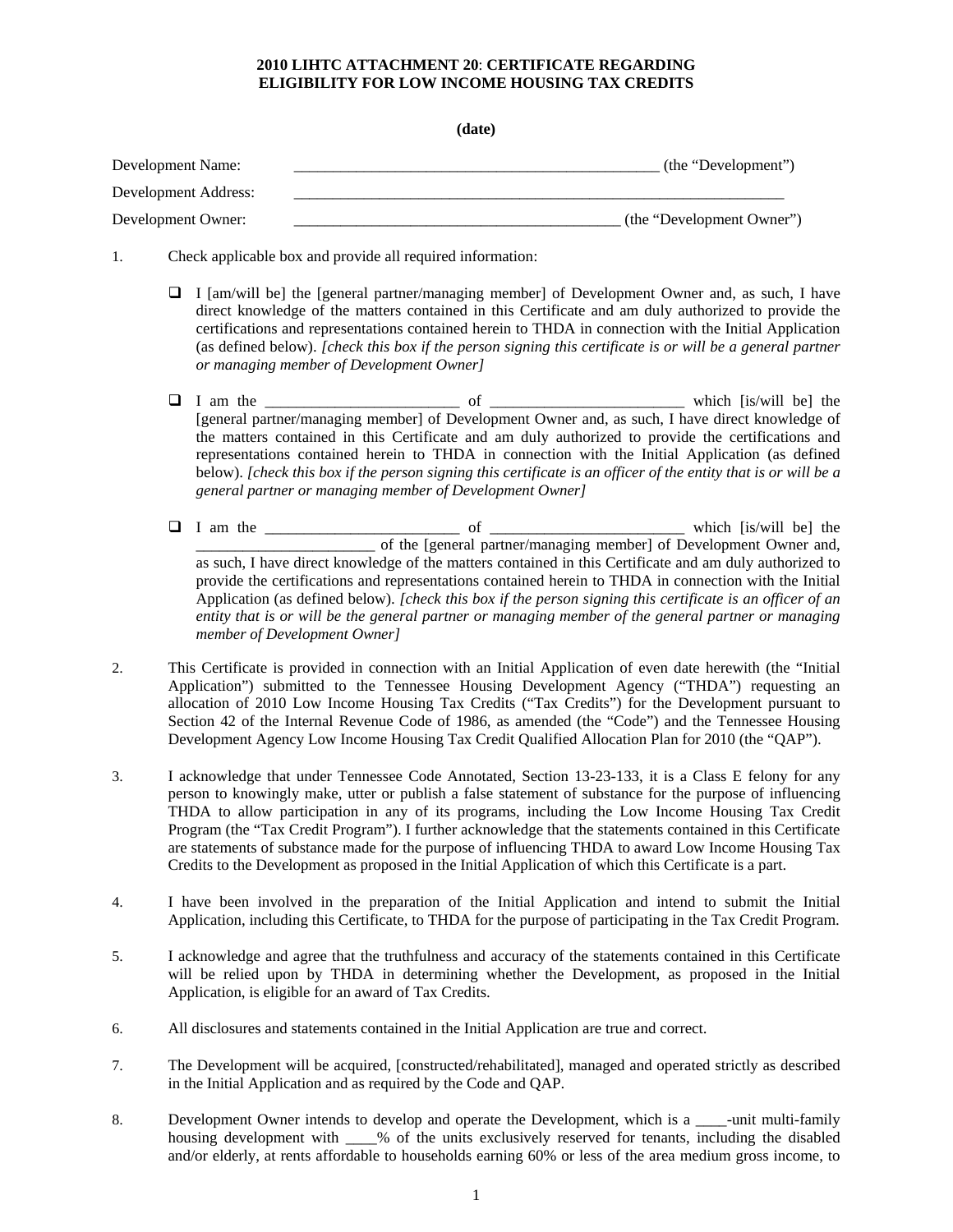further described in the Initial Application.

9. Check the applicable box:

- Development Owner will acquire the real property upon which the Development will be located from an unrelated seller for an amount that does not exceed the fair market value of the real property.
- Development Owner will acquire the real property upon which the Development will be located from a related seller for an amount that does not exceed the fair market value of the real property.
- Development Owner will acquire the Development, including the real property upon which it is located from an unrelated seller for an amount that does not exceed the fair market value of the real property.
- Development Owner will acquire the Development, including the real property upon which it is located from a related seller for an amount that does not exceed the fair market value of the real property.
- 10. Check the applicable box, complete the required information for the box checked and supply the required documentation:
	- The Development will be owned and operated by Development Owner, a \_\_\_\_\_\_\_\_\_\_\_\_\_\_\_\_\_\_ which will be organized and existing under the laws of the State of \_\_\_\_\_\_\_\_\_\_\_\_\_\_\_\_\_\_\_by prior to  $, 2010.$
	- $\Box$  The Development will be owned and operated by Development Owner, a \_\_\_\_\_\_\_\_\_\_\_\_\_\_\_\_\_\_\_\_\_\_\_ which was organized and existing under the laws of the State of Tennessee on \_\_\_\_\_\_\_\_\_\_\_\_, 2010. A true and correct certificate of existence from the Tennessee Secretary of State, dated not more than 30 days prior to the date hereof, is attached hereto.
	- $\Box$  The Development will be owned and operated by Development Owner, a \_\_\_\_\_\_\_\_\_\_\_\_\_\_\_\_\_\_\_\_\_\_\_ which was organized and is existing under the laws of the State of \_\_\_\_\_\_\_\_\_\_\_\_\_\_\_\_\_\_\_\_ on 2010. A true and correct certificate of existence from secretary of state of the state in which Development Owner was organized and is existing, together with other documentation from such secretary of state indicating that the Development Owner is in good standing under such laws, all dated not more than 30 days prior to the date hereof, is attached hereto. A true and correct copy of a certificate from the Tennessee Secretary of State indicating that Development Owner is qualified to do business in Tennessee, dated not more than 30 days prior to the date hereof, is attached hereto.
- 11. Each building in the Development will, at all times during a 15-year period commencing with the date such building is placed in service, and any extended period (the "Compliance Period") required by the Code or the QAP, meet the following test [*check only the box that applies for purposes of the federal election*]:
	- $\Box$  at least twenty percent (20%) of the residential units in each building in the Development will be "rent restricted" and will be occupied by individuals whose income is equal to fifty percent (50%) or less of the area median gross income (as determined under Section 8 of the United States Housing Act of 1937).
	- $\Box$  at least forty percent (40%) of the residential units in each building in the Development will be "rent restricted" and will be occupied by individuals whose income is equal to sixty percent (60%) or less of the area median gross income (as determined under Section 8 of the United States Housing Act of 1937).

For purposes of the foregoing, "rent restricted" means that the gross rent for a unit will not exceed thirty percent (30%) of the income limitation applicable under the referenced test. For these purposes, gross rent does not include any payment under Section 8 or any comparable rental assistance program.

12. The tenants who will occupy each unit in the Development will meet the income limitations set forth above.